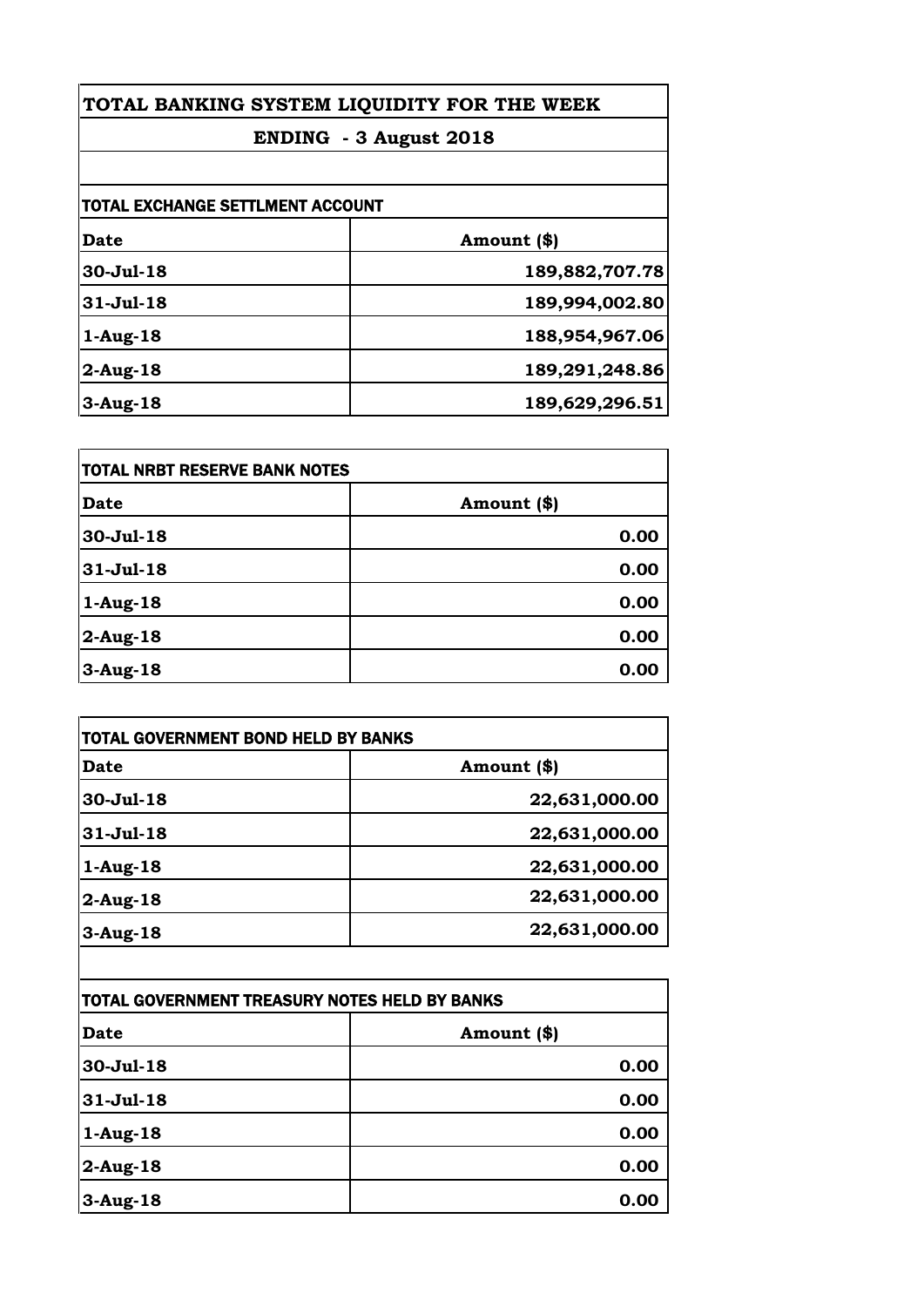| TOTAL BANKING SYSTEM LIQUIDITY FOR THE WEEK |                |
|---------------------------------------------|----------------|
| ENDING - 10 August 2018                     |                |
|                                             |                |
| <b>TOTAL EXCHANGE SETTLMENT ACCOUNT</b>     |                |
| Date                                        | Amount (\$)    |
| $6$ -Aug-18                                 | 189,425,580.45 |
| $7 - Aug - 18$                              | 190,078,525.49 |
| $8-Aug-18$                                  | 189,614,357.46 |
| $9-Aug-18$                                  | 190,377,423.99 |
| 10-Aug-18                                   | 192,349,029.29 |

| <b>TOTAL NRBT RESERVE BANK NOTES</b> |             |
|--------------------------------------|-------------|
| <b>Date</b>                          | Amount (\$) |
| $6$ -Aug-18                          | 0.00        |
| $7-Aug-18$                           | 0.00        |
| 8-Aug-18                             | 0.00        |
| $9-Aug-18$                           | 0.00        |
| 10-Aug-18                            | 0.00        |

| Date            | Amount (\$)   |
|-----------------|---------------|
| $6$ -Aug-18     | 22,631,000.00 |
| $7-Aug-18$      | 22,631,000.00 |
| $8-Aug-18$      | 22,631,000.00 |
| $9-Aug-18$      | 22,631,000.00 |
| $10$ -Aug- $18$ | 22,631,000.00 |
|                 |               |

| TOTAL GOVERNMENT TREASURY NOTES HELD BY BANKS |             |
|-----------------------------------------------|-------------|
| <b>Date</b>                                   | Amount (\$) |
| $6$ -Aug-18                                   | 0.00        |
| 7-Aug-18                                      | 0.00        |
| 8-Aug-18                                      | 0.00        |
| 9-Aug-18                                      | 0.00        |
| 10-Aug-18                                     | 0.00        |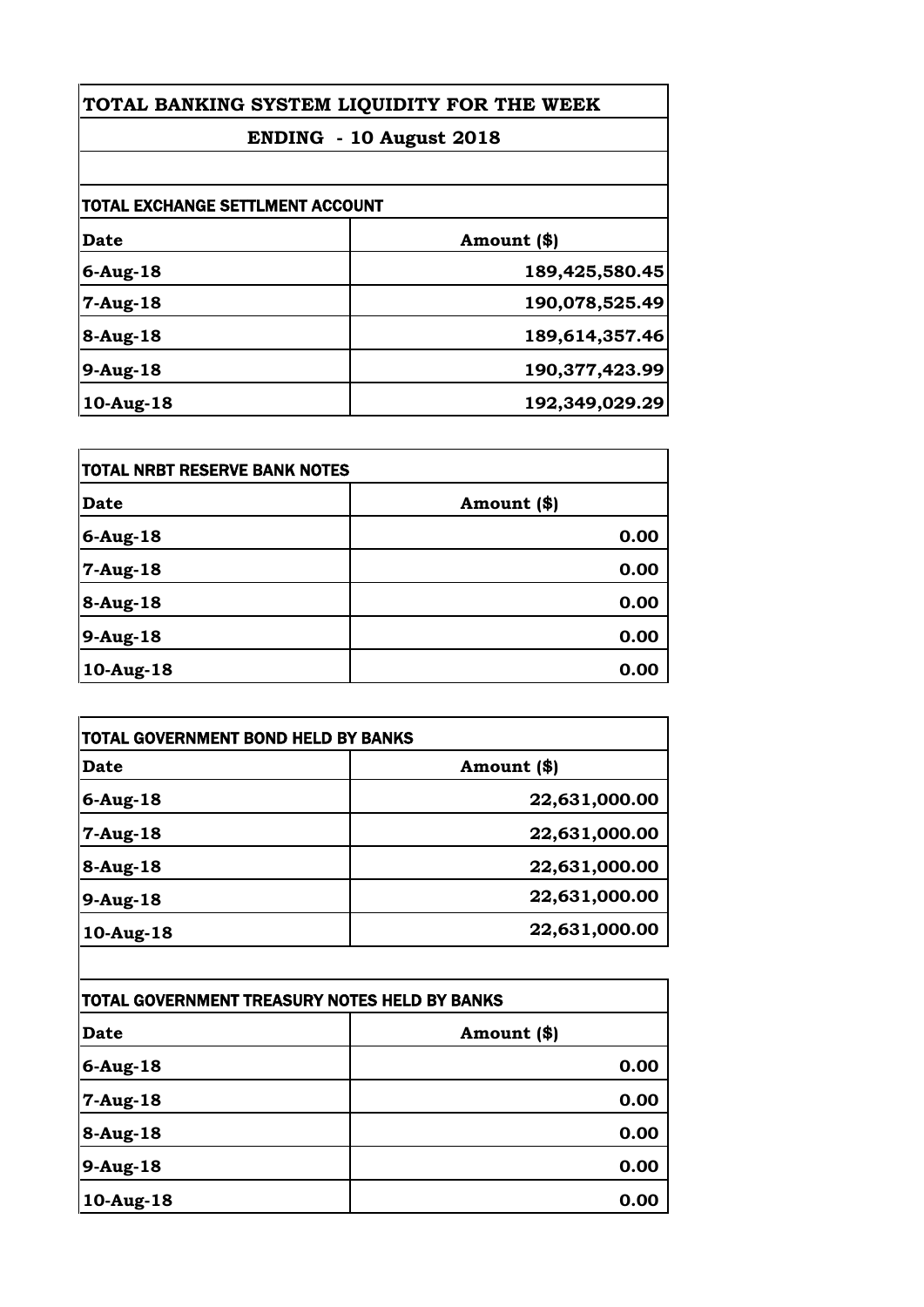| TOTAL BANKING SYSTEM LIQUIDITY FOR THE WEEK<br>ENDING - 17 August 2018 |                |
|------------------------------------------------------------------------|----------------|
|                                                                        |                |
| <b>TOTAL EXCHANGE SETTLMENT ACCOUNT</b>                                |                |
| Date                                                                   | Amount (\$)    |
| 13-Aug-18                                                              | 191,070,906.54 |
| 14-Aug-18                                                              | 192,063,983.45 |
| $15$ -Aug- $18$                                                        | 191,807,271.03 |
| 16-Aug-18                                                              | 191,506,610.49 |
| 17-Aug-18                                                              | 191,825,420.06 |

| <b>TOTAL NRBT RESERVE BANK NOTES</b> |             |
|--------------------------------------|-------------|
| <b>Date</b>                          | Amount (\$) |
| 13-Aug-18                            | 0.00        |
| 14-Aug-18                            | 0.00        |
| 15-Aug-18                            | 0.00        |
| 16-Aug-18                            | 0.00        |
| 17-Aug-18                            | 0.00        |

| Date            | Amount (\$)   |
|-----------------|---------------|
| 13-Aug-18       | 22,631,000.00 |
| 14-Aug-18       | 22,631,000.00 |
| $15$ -Aug- $18$ | 22,631,000.00 |
| 16-Aug-18       | 22,631,000.00 |
| 17-Aug-18       | 22,631,000.00 |

| TOTAL GOVERNMENT TREASURY NOTES HELD BY BANKS |             |
|-----------------------------------------------|-------------|
| <b>Date</b>                                   | Amount (\$) |
| 13-Aug-18                                     | 0.00        |
| 14-Aug-18                                     | 0.00        |
| 15-Aug-18                                     | 0.00        |
| 16-Aug-18                                     | 0.00        |
| 17-Aug-18                                     | 0.00        |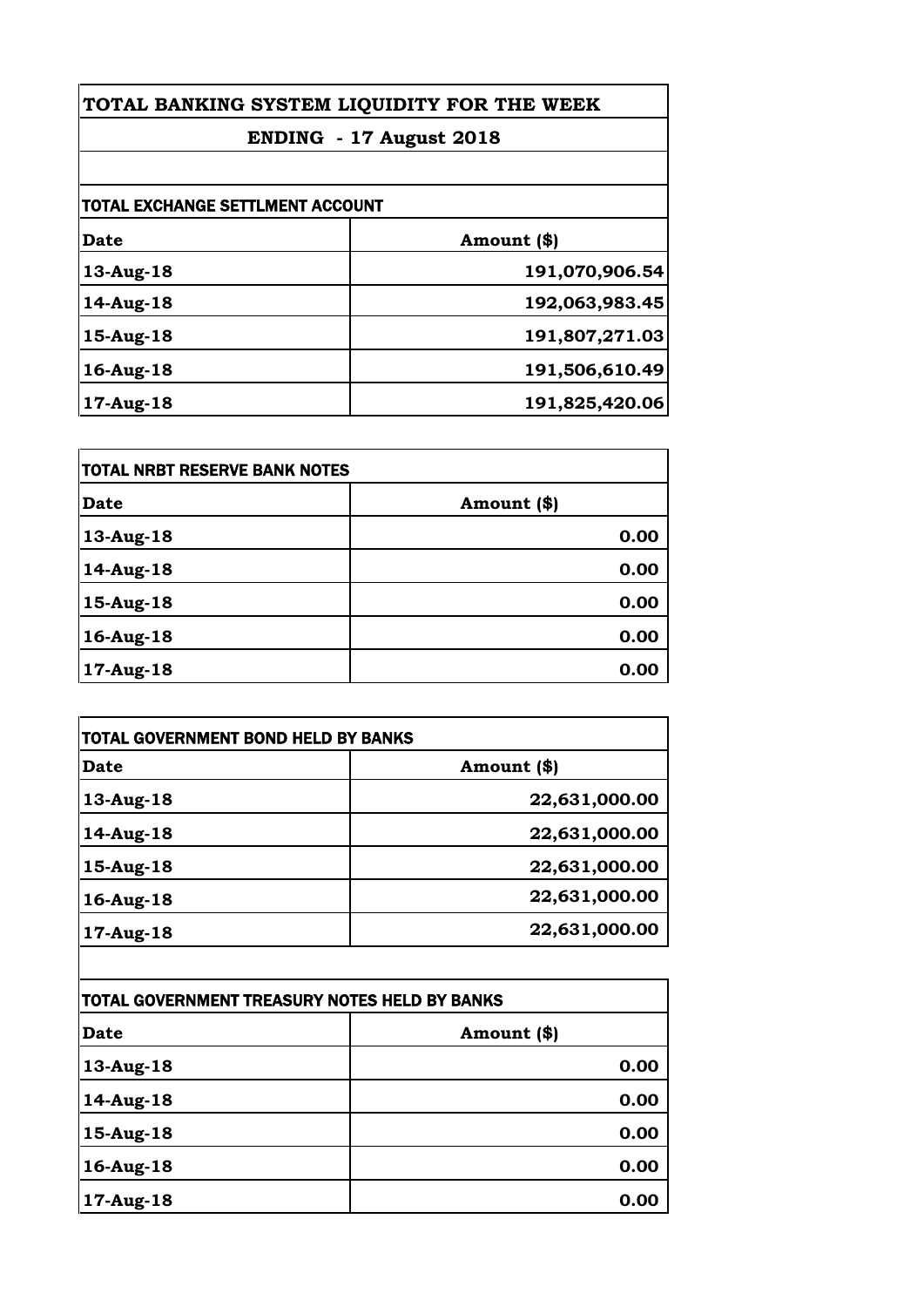| TOTAL BANKING SYSTEM LIQUIDITY FOR THE WEEK<br>ENDING - 24 August 2018 |                |
|------------------------------------------------------------------------|----------------|
|                                                                        |                |
| <b>TOTAL EXCHANGE SETTLMENT ACCOUNT</b>                                |                |
| <b>Date</b>                                                            | Amount (\$)    |
| $20$ -Aug-18                                                           | 189,568,962.47 |
| $21$ -Aug-18                                                           | 190,709,823.82 |
| $22$ -Aug-18                                                           | 187,713,564.48 |
| $23$ -Aug-18                                                           | 190,568,793.35 |
| $24$ -Aug-18                                                           | 191,029,845.02 |

| TOTAL NRBT RESERVE BANK NOTES |             |
|-------------------------------|-------------|
| <b>Date</b>                   | Amount (\$) |
| 20-Aug-18                     | 0.00        |
| 21-Aug-18                     | 0.00        |
| 22-Aug-18                     | 0.00        |
| 23-Aug-18                     | 0.00        |
| 24-Aug-18                     | 0.00        |

| Date         | Amount (\$)   |
|--------------|---------------|
| 20-Aug-18    | 22,631,000.00 |
| $21$ -Aug-18 | 22,631,000.00 |
| 22-Aug-18    | 22,631,000.00 |
| 23-Aug-18    | 22,631,000.00 |
| 24-Aug-18    | 22,631,000.00 |

| TOTAL GOVERNMENT TREASURY NOTES HELD BY BANKS |             |
|-----------------------------------------------|-------------|
| Date                                          | Amount (\$) |
| 20-Aug-18                                     | 0.00        |
| $21$ -Aug-18                                  | 0.00        |
| 22-Aug-18                                     | 0.00        |
| 23-Aug-18                                     | 0.00        |
| 24-Aug-18                                     | 0.00        |